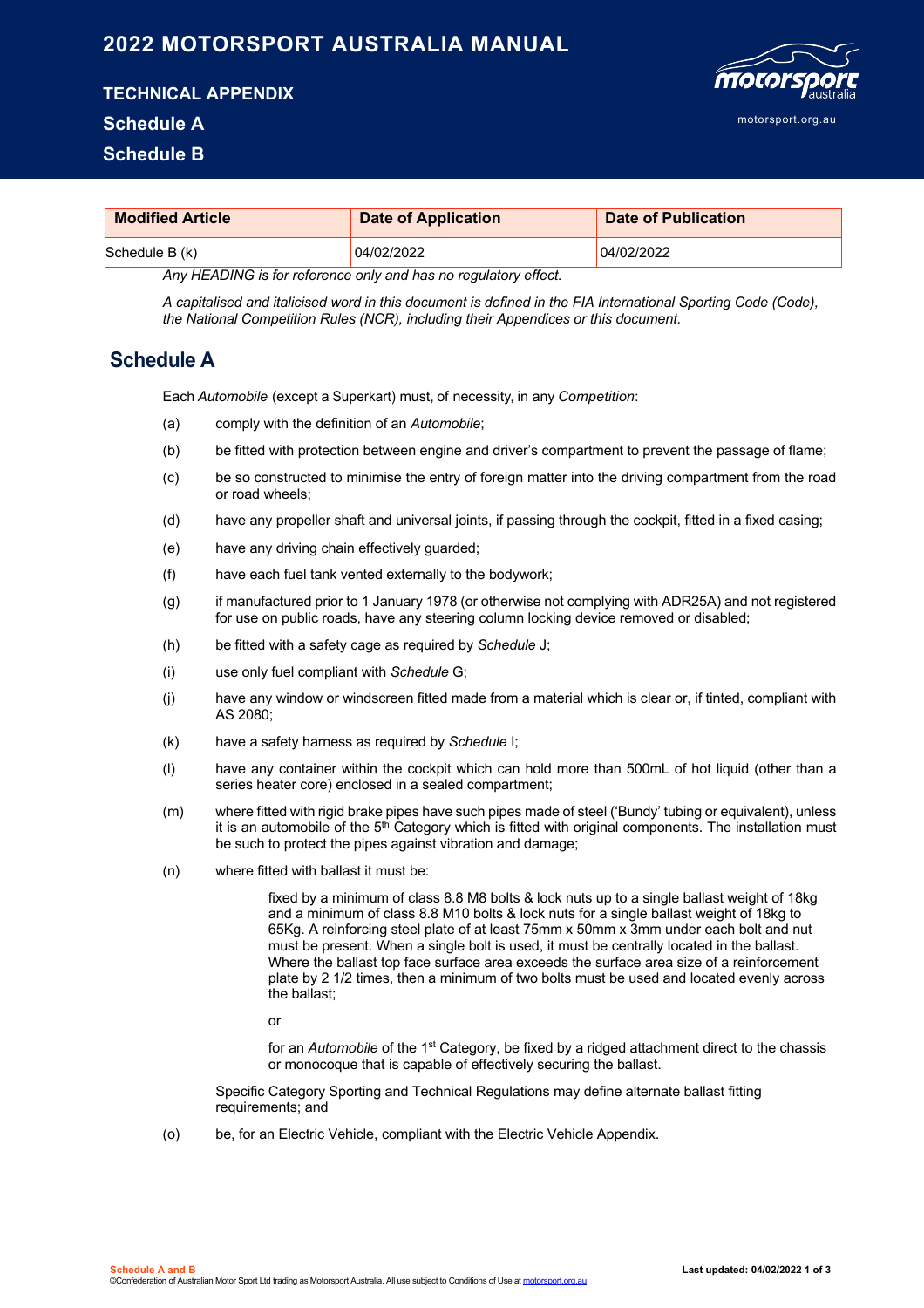## **Schedule B**

Each *Automobile* (except a Superkart) must, of necessity, in any *Speed Event* or *Circuit Race*:

- (a) be fitted with two separate fastening systems on any bonnet or other panel where the leading edge can be raised. The fastening systems must meet the following requirements:
	- (i) to be deemed separate, a fastening system must continue to function if the second system is removed in its entirety;
	- (ii) they must be of adequate strength and limited elasticity and range of movement;
	- (iii) they must simultaneously hold the bonnet or panel closed or as an alternative for speed events only, one fastening system must hold the bonnet or panel closed and its release must allow the bonnet or panel to be raised to provide access to a second separate fastening system fitted within the *Automobile*. The second fastening system must prevent the bonnet or panel from being raised more than 150mm from the fully closed position.

A road registered series production *Automobile* fitted with an unmodified original equipment two stage fastening system is exempt from these requirements.

- (b) be fitted with a fire extinguisher compliant with *Schedule* H;
- (c) be fitted with a device or devices that will protect any longitudinal propeller shaft from striking the ground in the event of a component failure;
- (d) be fitted with wheels and tyres compliant with *Schedule* E;
- (e) if fitted with any aerodynamic device, be compliant with *Schedule* F;
- (f) if fitted with a scatter shield, be compliant with *Schedule* M;
- (g) be fitted with a return mechanism which in the event of any throttle linkage or throttle system failure will close each throttle;
- (h) be fitted with a dual circuit braking system save for an *Automobile* manufactured prior to 31 December 1973 or of the 5<sup>th</sup> Category;
- (i) be fitted with an operable reverse gear controlled by the driver whilst seated in the driving position, save for an *Automobile* of the 5<sup>th</sup> Category and Formula Libre;
- (j) be fitted with sideways or rearward-facing exhaust outlets. If rearwards, the outlet/s must be between 100mm and 450mm above the ground and must not protrude more than 150mm beyond the rearmost portion of the automobile. If directed sideways, the outlet/s must be located rearward of the midpoint of the wheelbase. In any case, they must not project beyond the maximum width of coachwork or terminate more than 50mm within the plan view of the adjacent coachwork;
- (k) save for an *Automobile* of the 1st Category, be fitted with a bulkhead constructed from a flame and liquid-proof material. If the material is constructed from polycarbonate it must be a minimum of 6mm thick. This bulkhead must effectively seal the cockpit from the fuel tank, any fittings directly attached to the tank and re-fueling system.
- (l) be configured such that the sound emitted when measured 30m from the track edge does not exceed 95dB(A) unless event regulations set a lower limit;
- (m) be fitted with a steering wheel not incorporating any wood, unless such is the original component of the *Automobile*;
- (n) if fitted with any crankcase breather discharging to the atmosphere, each breather be vented into a catch tank of minimum capacity of 2 litres for engines up to 2000cc or 3 litres for over 2000cc. Regulations for competitions on unsealed surfaces may waive this requirement;
- (o) if fitted with any engine radiator coolant vent discharging to the atmosphere, each coolant vent be vented to a catch tank of a minimum capacity of 1 litre. Regulations for competitions on unsealed surfaces may waive this requirement;
- (p) if in a Multi-car event each forward facing lamp must not be red in colour, and each external forwardfacing glass component, save for the windscreen, must have fitted an adhesive cover of a colour other than red to prevent the spillage of broken glass;
- (q) display a blue triangle of sides 150mm indicating the location of the battery. A battery fitted in the cockpit must have an additional blue triangle not less than 60mm sides fitted on the cover of the battery or immediately adjacent to the battery if uncovered;
- (r) be fitted with a visible towing point (capable of accepting a 40mm OD cylindrical test object) fitted forward of the front axle and rearward of the rear axle and capable of towing the *Automobile* on a